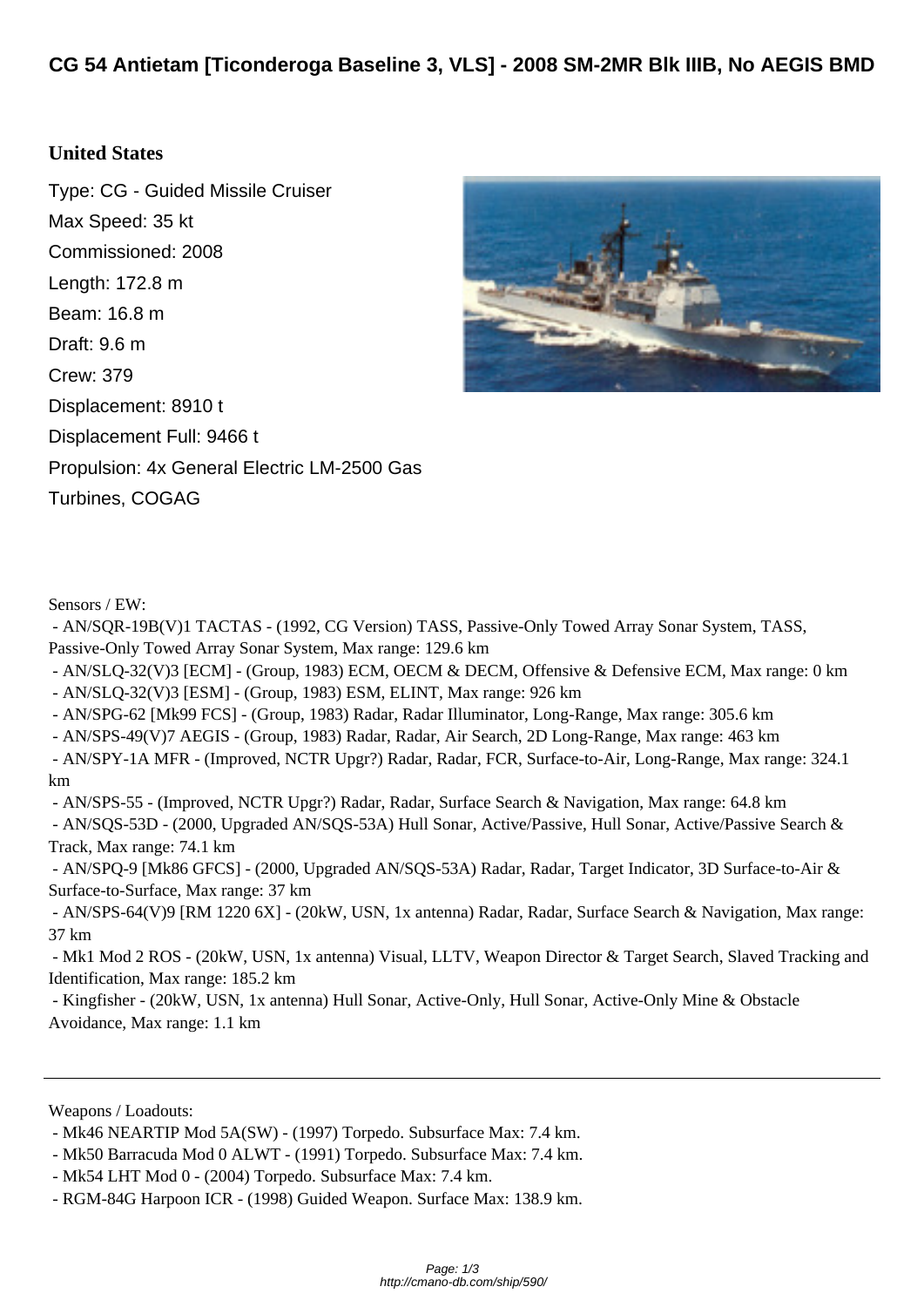[- 25mm/75 Bushmaster Mod 2 Burst \[12 rnds\] - Gun. Air Max: 1.5 km. Surface Max: 2.8 km. Land Max: 2.8 km.](http://cmano-db.com/ship/590/) 

- 20mm/100 Mk15 Phalanx Blk 1B Burst [300 rnds] - Gun. Air Max: 1.5 km. Surface Max: 1.9 km.

 - 12.7mm/50 MG Burst [10 rnds] - (Facility/Ship, No Anti-Air Capability) Gun. Surface Max: 1.9 km. Land Max: 1.9 km.

- 127mm/54 HE-CVT [HiFrag] - (USN) Gun. Air Max: 2.8 km. Surface Max: 20.4 km. Land Max: 20.4 km.

- 127mm/54 HE-PD [HiCap] - (USN) Gun. Air Max: 2.8 km. Surface Max: 20.4 km. Land Max: 20.4 km.

- 127mm/54 WP - (USN) Gun. Surface Max: 20.4 km. Land Max: 20.4 km.

- RUM-139B VLA [Mk46 Mod 5A(SW)] (1998) Guided Weapon. Subsurface Max: 16.7 km.
- RIM-66M-5 SM-2MR Blk IIIB (2000, AEGIS VLS) Guided Weapon. Air Max: 166.7 km. Surface Max: 46.3 km.
- RGM-109D Tomahawk Blk III TLAM-D (1996) Guided Weapon. Land Max: 926 km.
- RGM-109C Tomahawk Blk III TLAM-C (1994) Guided Weapon. Land Max: 1852 km.
- RGM-109E Tomahawk Blk IV TACTOM (2005) Guided Weapon. Land Max: 2963.2 km.
- RIM-66M-2 SM-2MR Blk IIIA (AEGIS VLS) Guided Weapon. Air Max: 166.7 km. Surface Max: 46.3 km.

 - RIM-174A ERAM SM-6 Blk IA - (2017, ABM, Anti-Surface) Guided Weapon. Air Max: 240.8 km. Surface Max: 240.8 km.

- Mk234 Nulka (2002) Decoy (Expendable). Surface Max: 1.9 km.
- Mk216 Sea Gnat Chaff [Distraction] (1988) Decoy (Expendable). Surface Max: 1.9 km.
- Mk245 GIANT Flare (1997, DM19A1) Decoy (Expendable). Surface Max: 1.9 km.
- Mk214 Sea Gnat Chaff [Seduction] (1987) Decoy (Expendable). Surface Max: 1.9 km.
- AN/SLQ-25A Nixie Decoy (Towed). Surface Max: 1.9 km.

OVERVIEW: The Ticonderoga-class of guided-missile cruisers is a class of warships in the United States Navy, first ordered and authorized in the 1978 fiscal year. The class uses passive phased-array radar and was originally planned as a class of destroyers. However, the increased combat capability offered by the Aegis combat system and the AN/SPY-1 radar system was used to justify the change of the classification from DDG (guided missile destroyer) to CG (guided-missile cruiser) shortly before the keels were laid down for Ticonderoga and Yorktown.

Ticonderoga-class guided-missile cruisers are multi-role warships. Their Mk 41 VLS can launch Tomahawk cruise missiles to strike strategic or tactical targets, or fire long-range antiaircraft Standard Missiles for defense against aircraft or antiship missiles. Their LAMPS III helicopters and sonar systems allow them to perform antisubmarine missions. Ticonderoga-class ships are designed to be elements of carrier battle groups, amphibious assault groups, as well as performing missions such as interdiction or escort.

DETAILS: The Ticonderoga-class cruiser's design was based on that of the Spruance-class destroyer. The Ticonderoga class introduced a new generation of guided missile warships based on the AEGIS phased array radar that is capable of simultaneously scanning for threats, tracking targets, and guiding missiles to interception. When they were designed, they had the most powerful electronic warfare equipment in the U.S. Navy, as well as the most advanced underwater surveillance system. These ships were one of the first classes of warships to be built in modules, rather than being assembled from the bottom up.

In addition to the added radar capability, the Ticonderoga-class ships subsequently built after the USS Thomas S. Gates included two Mark 41 Vertical Launching Systems (VLS). The two VLS allow the ship to have 122 missile storage and launching tubes that can carry a wide variety of missiles, including the Tomahawk cruise missile, Standard surface-to-air missile, Evolved Sea Sparrow surface-to-air missile, and ASROC antisubmarine warfare (ASW) guided rockets. More importantly, the VLS enables all missiles to be on full stand-by at any given time, shortening the warship's response time before firing. The original five ships (Ticonderoga, Yorktown, Vincennes, Valley Forge, and Thomas S. Gates) had Mark 26 twin-arm launchers that limited their missile capacity to a total of 88 missiles, and that could not fire the